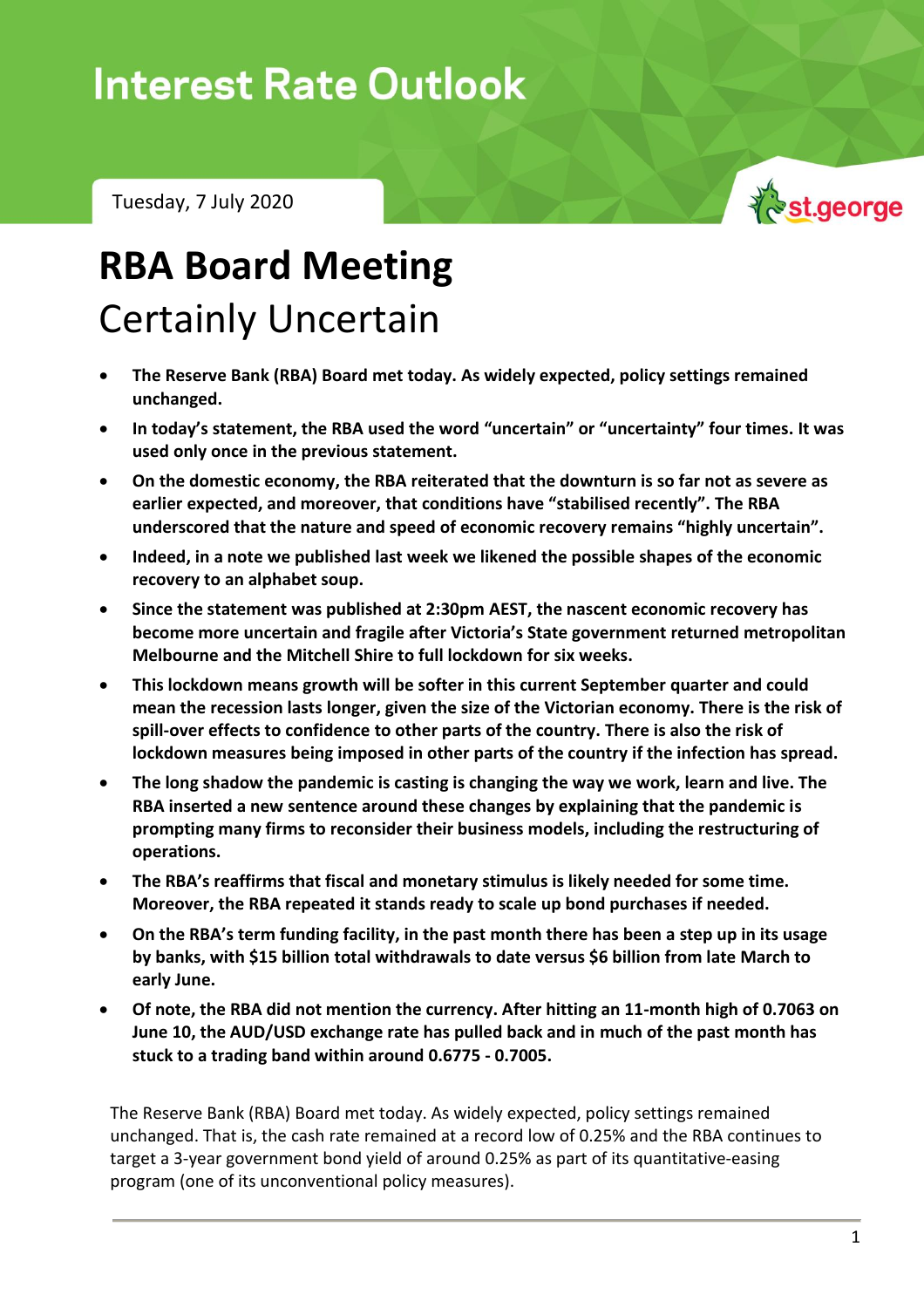We gleaned the statement carefully for more colour on the RBA's thinking about the outlook.

On the global economy, the RBA added this month that "leading indicators have generally picked up recently, suggesting the worst of the global economic contraction has now passed". However, the RBA critically notes that the outlook remains uncertain, the recovery is expected to be "bumpy" and depends upon "containment of the virus". It suggests the RBA might be a bit more concerned than last month about the global outlook.

On the domestic economy, the RBA reiterated that the downturn is so far not as severe as earlier expected, and moreover, that conditions have "stabilised recently". The RBA highlights the decline in total hours worked in May was "considerably smaller" than in April and less than previously thought likely. The RBA also selects the "pick-up in retail spending".

Again, the RBA underscores that the nature and speed of economic recovery remains "highly uncertain". Indeed, in a note we published last week we likened the possible shapes of the economic recovery to an alphabet soup. There are the shapes of the letters L, U, V and W shapes, as well as our preferred shape of a back-to-front J, which incorporates our view that it will take an extended time for the economy to fully recover from this pandemic and unemployment to fall back down to 5%.

In today's statement, the RBA used the word "uncertain" or "uncertainty" four times compared to only once in its previous board-meeting statement on June 2.

Since the last board meeting and today's statement (released 2:30pm AEST), one could argue the nascent domestic recovery has become more uncertain and fragile. Metropolitan Melbourne and the Mitchell Shire have been subsequently returned to a full lockdown for six weeks. Lockdowns had been imposed on selected Victorian hotspots earlier this month.

The full lockdown in metropolitan Melbourne and Mitchell Shire means economic activity will be softer in this current September quarter and could mean the recession lasts a little longer (running potentially into the third quarter), given the size of the Victorian economy. There is the risk of spill-over effects to confidence to other parts of the country. There is also the risk of lockdown measures being imposed in other parts of the country if the infection has spread.

The pandemic will cast a long shadow and is changing the way we work, learn and live. The RBA inserted a new sentence around these changes by explaining that the pandemic is prompting many firms to reconsider their business models, including the restructuring of operations. Whilst the RBA did not make mention of geopolitical trade tensions, these tensions are also likely prompting changes to global supply chains for Australian businesses.

The RBA's final paragraph reaffirms that fiscal and monetary stimulus is likely needed for some time. The RBA also says it is prepared to scale up bond purchases if needed. On the term funding facility, in the past month there has been a step up in its usage by banks, with \$15 billion total withdrawals to date versus \$6 billion from late March to early June.

Of note, the RBA did not mention the currency. After hitting an 11-month high of 0.7063 on June 10, the AUD/USD exchange rate has pulled back and in much of the past month has stuck to a trading band within 0.6775-0.7005.

> **Besa Deda, Chief Economist** Ph: 02-8254-3251